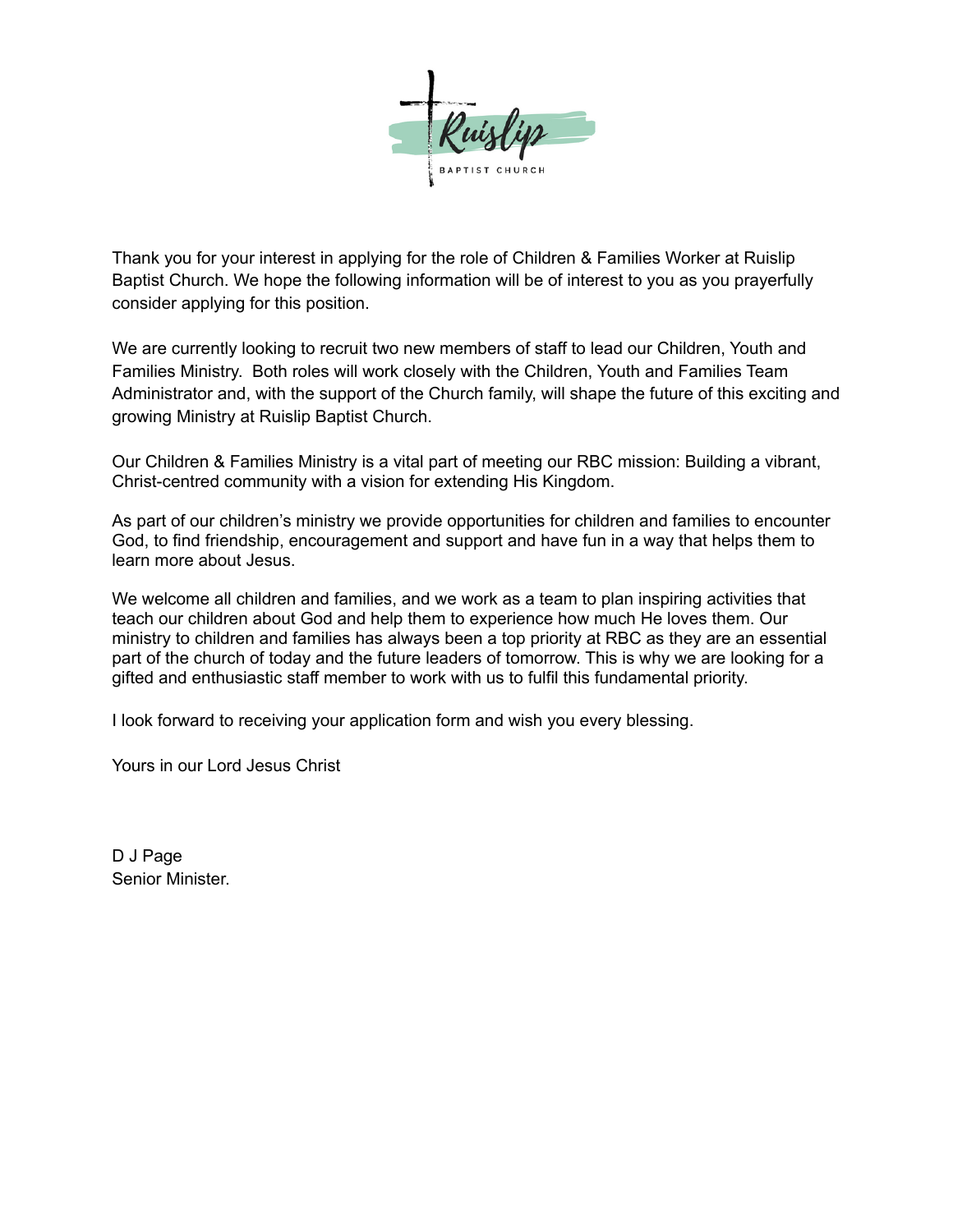## **About RBC**

Ruislip Baptist Church is a bible based, evangelical community of over 300 members situated in outer London in an increasingly multicultural locality. Pre Covid, Sunday services saw overall attendance in the region of 400 adults and children (300 - 350 in the morning and 80 in the evening) and we would number the 'congregation' we minister to as nearer to 500 in total.

It is a community focussed church that is family oriented with a large and flourishing children's and youth ministry. All ages are well represented in the church and particular ministries have developed with those who have special needs and with the deaf community. We have seen the profile of the church within the locality rise significantly through our strategic programme of outreach activities.

We run an annual Alpha course that regularly sees over 70 attendees, which is followed by 'Growing in God' courses. We have also run daytime Alpha courses with crèche facilities.

Small groups are foundational to the life and growth of the church and we have over 20 groups that meet at different times in the week providing folk with choice and opportunity for fellowship and learning.

The staff team currently comprises a Senior Minister, an Assistant Minister, an Operations Manager, a Pastoral Coordinator, a Church Administrator and PA to the Senior Minister, an assistant Administrator, a Children, Families and Youth Team Administrator and an Outreach and Resource Coordinator.

We hold team meetings every Monday morning, where we share information and discuss our plans for the upcoming week. We also meet together to pray every Friday morning.

We work closely together as we seek to fulfil our Mission Statement, and ensure all those we come into contact with feel supported, encouraged and given opportunities to grow in their faith.

## **About Ruislip**

Ruislip is a great place to live and work, it is 12 miles northwest of London, and on the Piccadilly and Metropolitan tube lines.

Cineworld in South Ruislip is the nearest cinema complex and this is just over a mile away. Queensmead Leisure Centre and Highgrove Pool & Fitness Centre are close by, with both offering excellent facilities.

It is also a fantastic place to live if you enjoy spending time outdoors. Church Field Gardens is a pretty little central park, while the area's northern border is formed by Ruislip Common and Ruislip Woods. Sandwiched between the two is the picturesque Ruislip Lido, a reservoir which is fringed by a sandy beach and offers the perfect spot for a picnic on a sunny day.